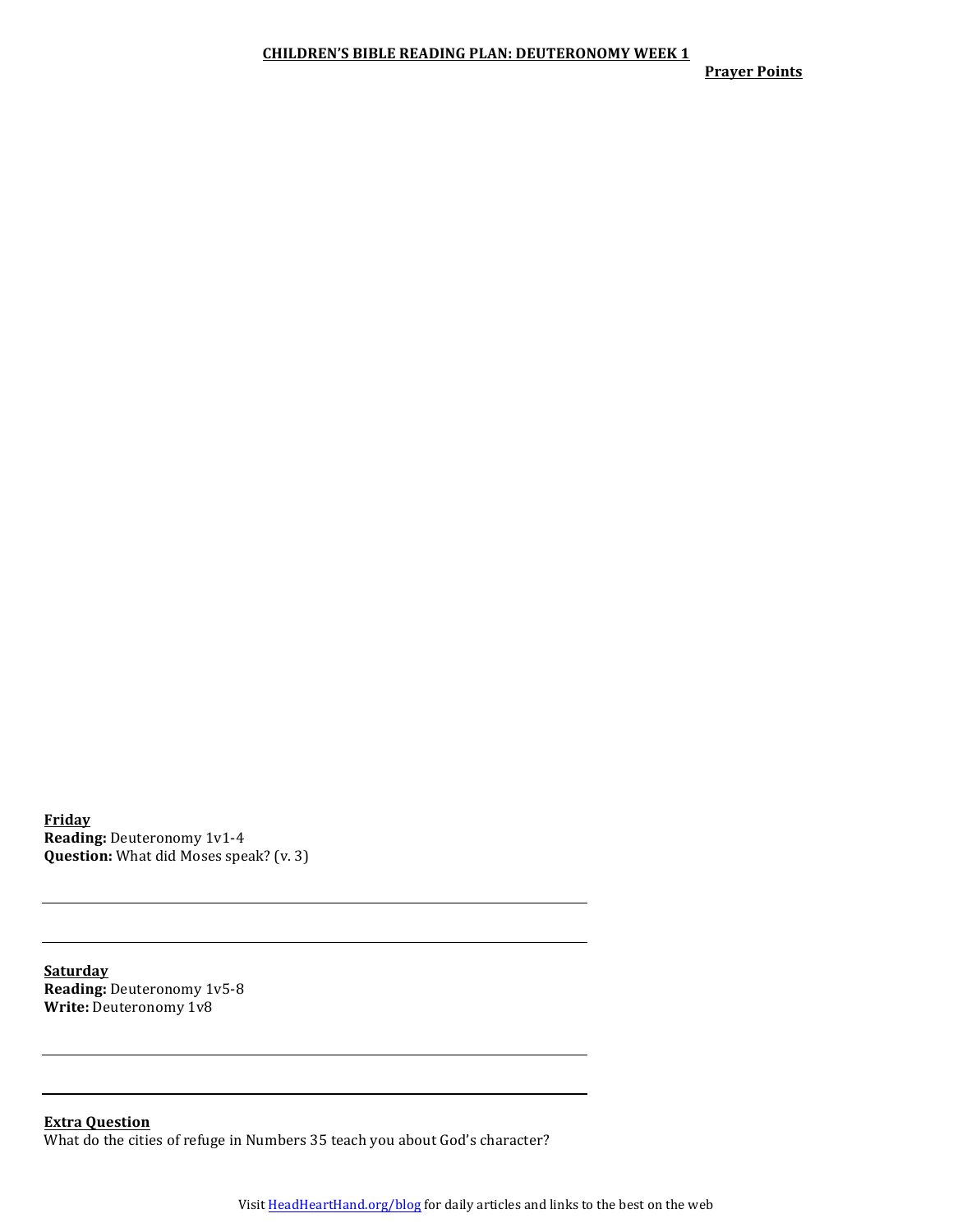**Sunday Reading:** Deuteronomy 1v9-14 **Write: Deuteronomy 1v11** 

**Prayer Points**

**Monday**

**Reading:** Deuteronomy 1v15-18 **Question:** What were the judges to do with cases that were too difficult? (v. 17)

**Tuesday Reading: Deuteronomy 1v19-21 Write: Deuteronomy 1v21** 

**Wednesday Morning Reading: Deuteronomy 1v22-25 Question:** What did the 12 spies say about the land (v. 25)

**Thursday Reading: Deuteronomy 1v26-31 Write:** Deuteronomy 1v26

**Friday Reading:** Deuteronomy 1v32-36 **Question:** What sin did the Israelites commit? (v. 32)

**Saturday Reading: Deuteronomy 1v37-40 Question:** Who would lead the people instead of Moses? (v. 38)

**Extra Question** Caleb followed the Lord whole-heartedly (Deuteronomy  $1v36$ ). Do you?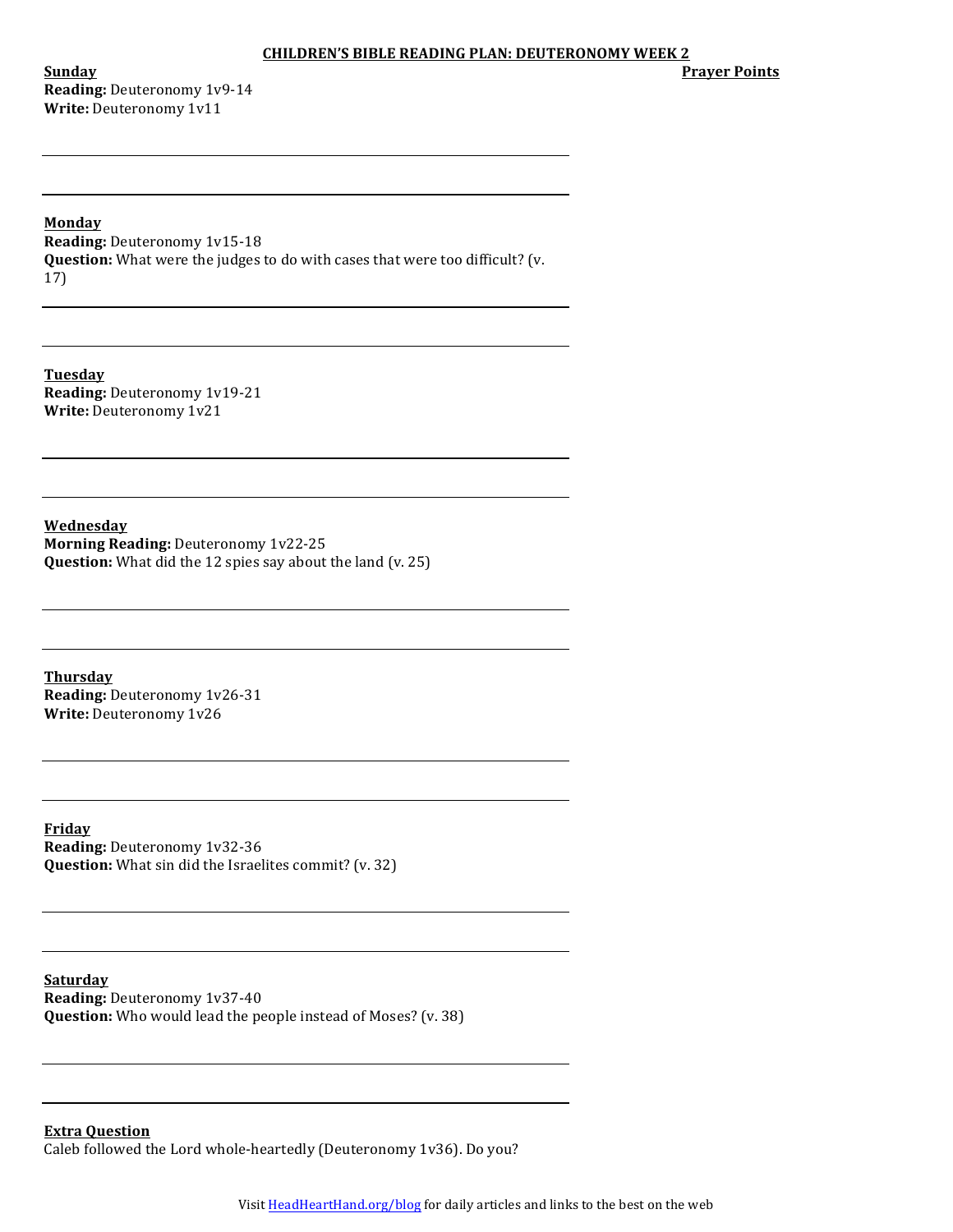**Sunday Reading:** Deuteronomy 1v41-46 **Write:** Deuteronomy 1v42

**Prayer Points** 

## **Monday**

**Reading: Deuteronomy 2v1-7 Question:** What did the Israelites lack during the 40 years in the wilderness? (v. 7)

**Tuesday Reading:** Deuteronomy 2v8-12 **Question:** What were the Israelites to do to the Moabites? (v. 9)

**Wednesday Reading: Deuteronomy 2v13-15 Write:** Deuteronomy 2v15

**Thursday Reading:** Deuteronomy 2v16-23 **Question:** What did the Lord do to the giants (v. 21)

**Friday Reading: Deuteronomy 2v24-25 Write:** Deuteronomy 2v25

**Saturday Reading: Deuteronomy 2v26-30 Question:** Why did Sihon not let Israel pass through his country? (v. 30)

**Extra Question**

Who or what are the giants in your life? (Deuteronomy  $2v20-21$ ) Who can help you beat them?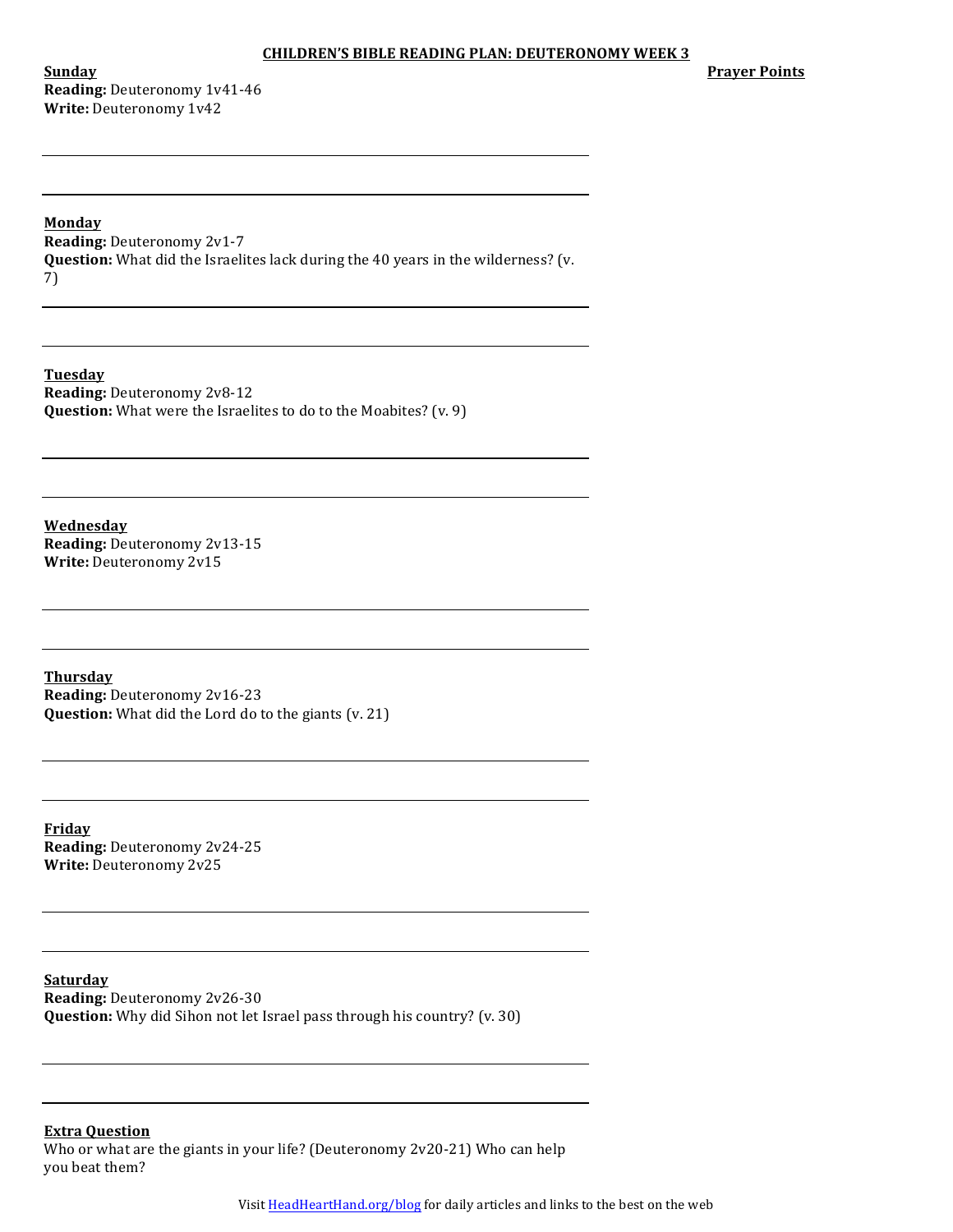**Prayer Points**

**Sunday Reading: Deuteronomy 2v31-37 Question:** Who gave Israel the Promised Land? (v. 31)

**Monday Reading:** Deuteronomy 3v18-21 **Write:** Deuteronomy 3v21

**Tuesday Reading:** Deuteronomy 3v22-25 **Question:** What did Moses ask for (v. 25)

**Wednesday Reading: Deuteronomy 3v26-29 Write:** Deuteronomy 3v26

**Thursday Reading: Deuteronomy 4v1-4 Question:** What were they to do with God's Word (v. 2)

**Friday Reading:** Deuteronomy 4v5-8 **Write:** Deuteronomy 4v7

**Saturday Reading: Deuteronomy 4v9-13 Question:** What were they to teach their children and grandchildren? (v. 9)

**Extra Question**

Who taught you about the Lord? (Deuteronomy 4v9) Do you thank God for them?

Visit **HeadHeartHand.org/blog** for daily articles and links to the best on the web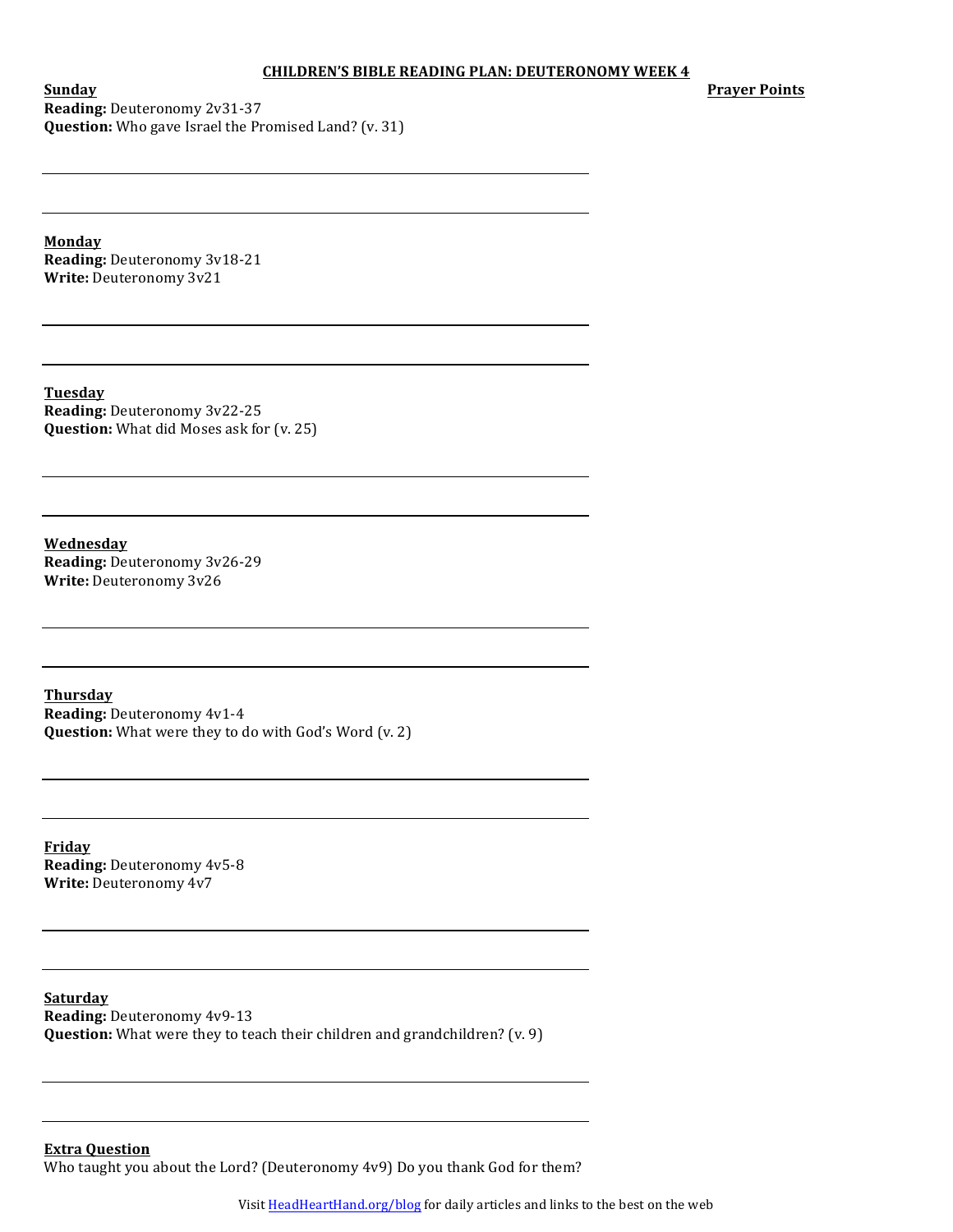**Prayer Points**

**Sunday Reading: Deuteronomy 4v14-20 Question:** What were Israel to avoid making? (v. 16)

**Monday Reading:** Deuteronomy 4v21-24 **Write: Deuteronomy 4v24** 

**Tuesday Reading:** Deuteronomy 4v25-28 **Question:** What will happen if Israel makes an idol? (v. 25-26)

**Wednesday Reading: Deuteronomy 4v29-31 Write:** Deuteronomy 4v29

**Thursday Reading: Deuteronomy 4v32-34 Write:** Deuteronomy 4v33

**Friday Reading: Deuteronomy 4v35-40 Write:** Deuteronomy 4v39

**Saturday Reading:** Deuteronomy 4v41-49 **Question:** What were the three cities for? (v. 42)

**Extra Question**

What was the most important lesson God was teaching Israel? (Deuteronomy  $4v35 & v. 39$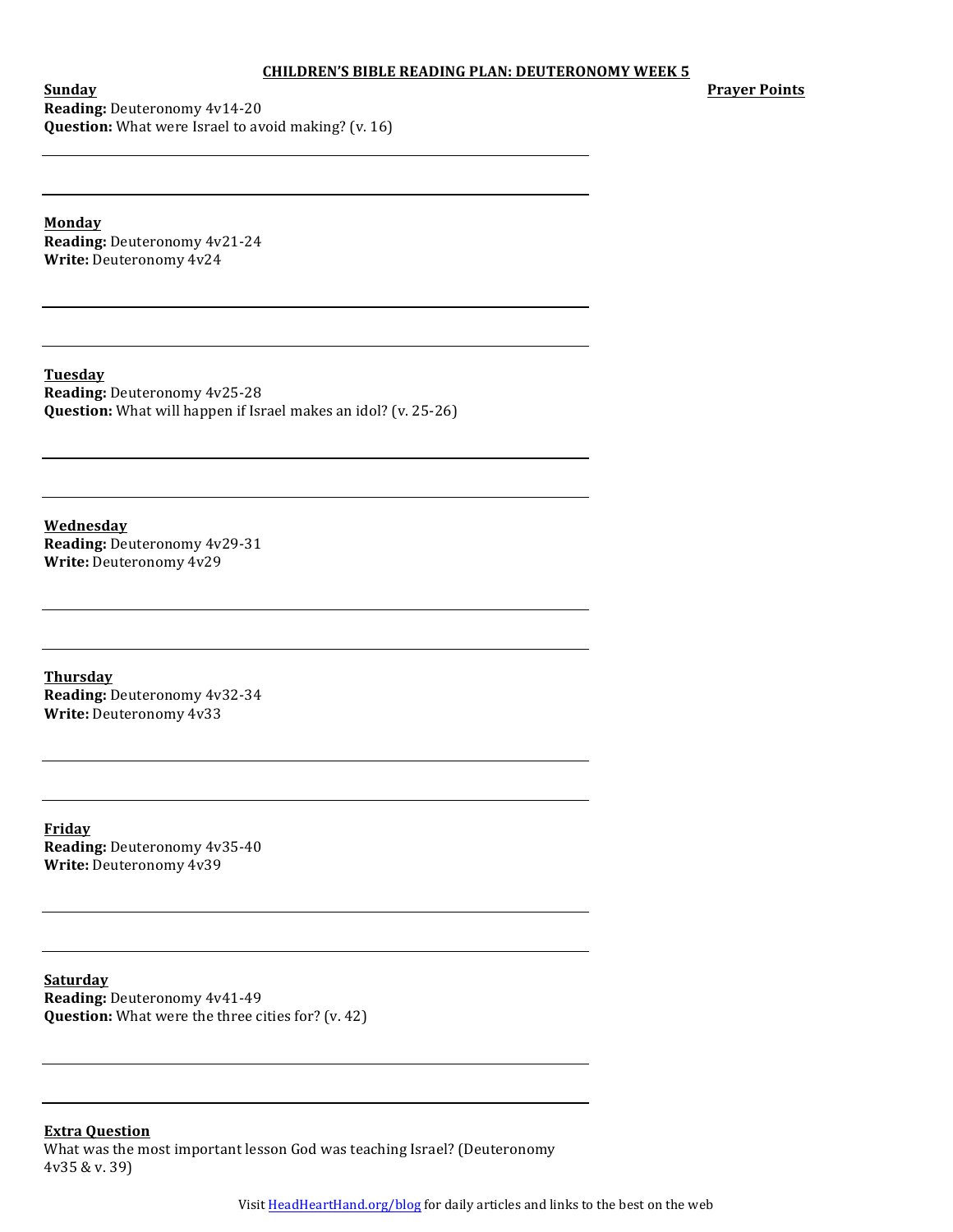**Prayer Points**

**Sunday Reading: Deuteronomy 5v1-4 Question:** What were Israel to listen to? (v. 1)

**Monday Reading:** Deuteronomy 5v5-10 **Write: Deuteronomy 5v7** 

**Tuesday Reading:** Deuteronomy 5v11-15 **Question:** What will happen if we take God's name in vain? (v. 11)

**Wednesday Reading: Deuteronomy 5v16-22 Write:** Deuteronomy 5v16

**Thursday Reading: Deuteronomy 5v23-27 Write: Deuteronomy 5v24** 

**Friday Reading: Deuteronomy 5v28-33 Write:** Deuteronomy 5v29

**Saturday Reading:** Deuteronomy 6v1-3 **Question:** What did God promise if Israel obeyed? (v. 3)

**Extra Question** Does obedience to God bring blessing into your life? (Deuteronomy 5v33, 6v3)

Visit **HeadHeartHand.org/blog** for daily articles and links to the best on the web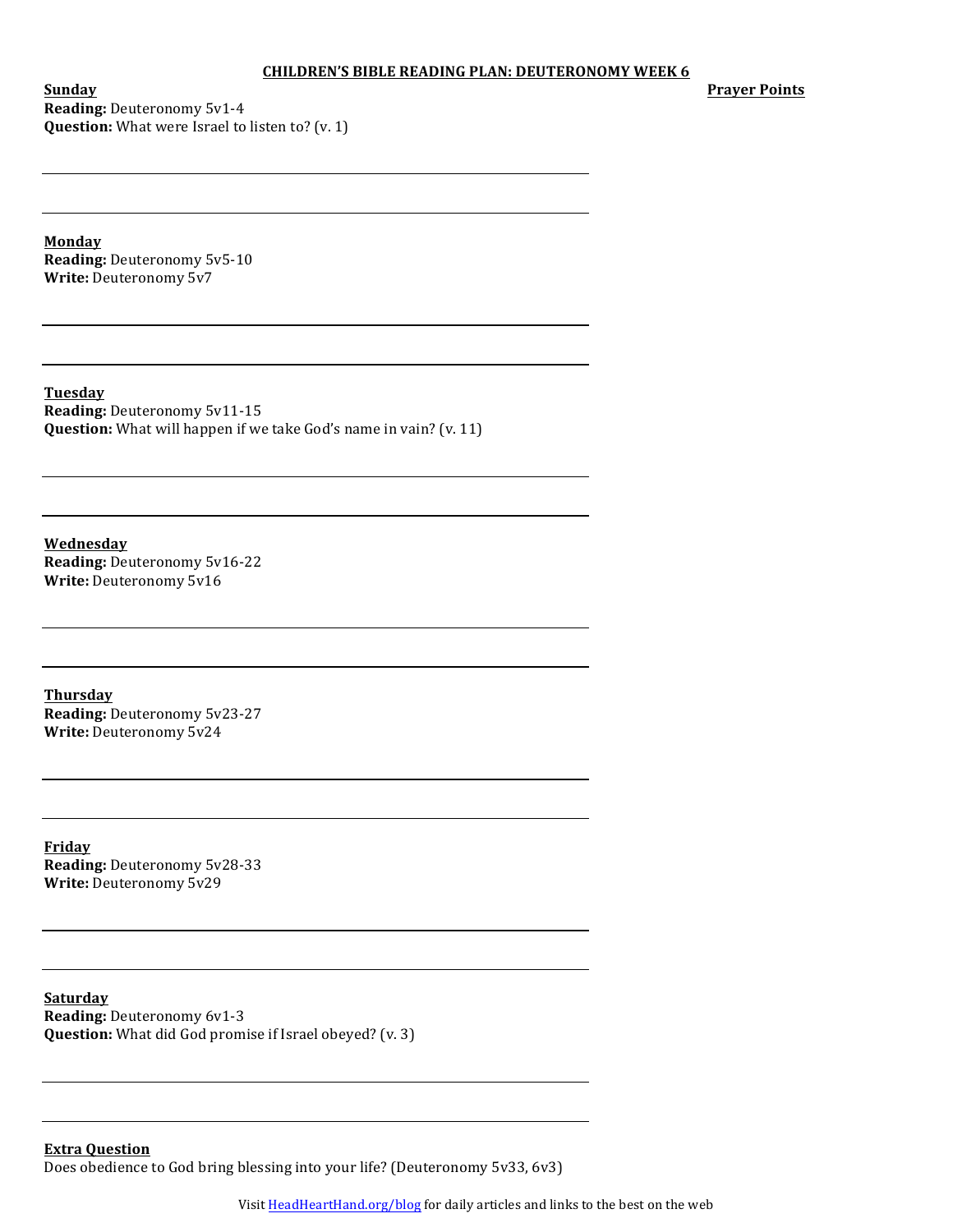**Sunday Reading:** Deuteronomy 6v4-9 **Write: Deuteronomy 6v5** 

**Prayer Points** 

**Monday**

**Reading:** Deuteronomy 6v10-15 **Question:** The Israelites were to beware what? (v. 12)

**Tuesday Reading:** Deuteronomy 6v16-19 **Write:** Deuteronomy 6v16

**Wednesday Reading: Deuteronomy 6v20-25 Question:** What were the Israelites to answer to their children's questions? (v. 21)

**Thursday Reading: Deuteronomy 7v1-4 Write:** Deuteronomy 7v3

**Friday Reading: Deuteronomy 7v5-11 Question:** What does God keep? (v. 9)

**Saturday Reading: Deuteronomy 7v12-15 Question:** What will the Lord take away from Israel? (v. 15)

**Extra Question** Should Christians usually be healthier than non-Christians? (Deuteronomy  $7v15$ )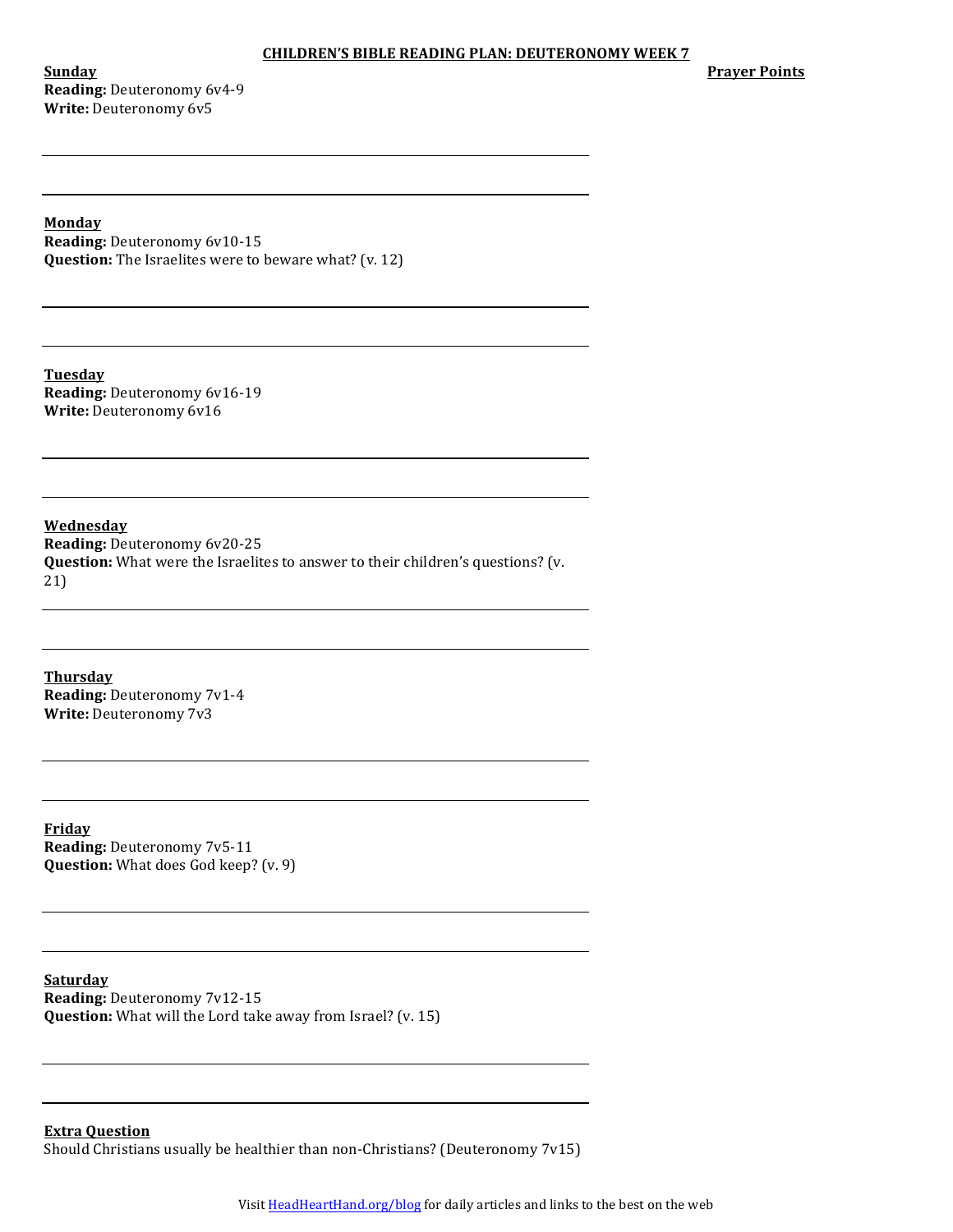**Sunday Reading: Deuteronomy 7v16-21 Write: Deuteronomy 7v18** 

**Prayer Points** 

## **Monday**

**Reading:** Deuteronomy 7v22-26 **Question:** Why did God not defeat the heathen nations all at once? (v. 22

**Tuesday Reading: Deuteronomy 8v1-4 Write: Deuteronomy 8v2** 

**Wednesday Reading:** Deuteronomy 8v5-9 **Question:** How does God treat His people? (v. 5)

**Thursday Reading: Deuteronomy 8v10-14 Write: Deuteronomy 8v14** 

**Friday Reading:** Deuteronomy 8v15-20 **Question:** What were the Israelites to remember? (v. 18)

**Saturday Reading:** Deuteronomy 9v1-6 **Question:** Why did God drive out the heathen nations? (v. 4)

# **Extra Question**

When you look at the good things in your life do you think, "I deserve it!" or "The Lord is merciful to me" (Deut. 9. 4-5)?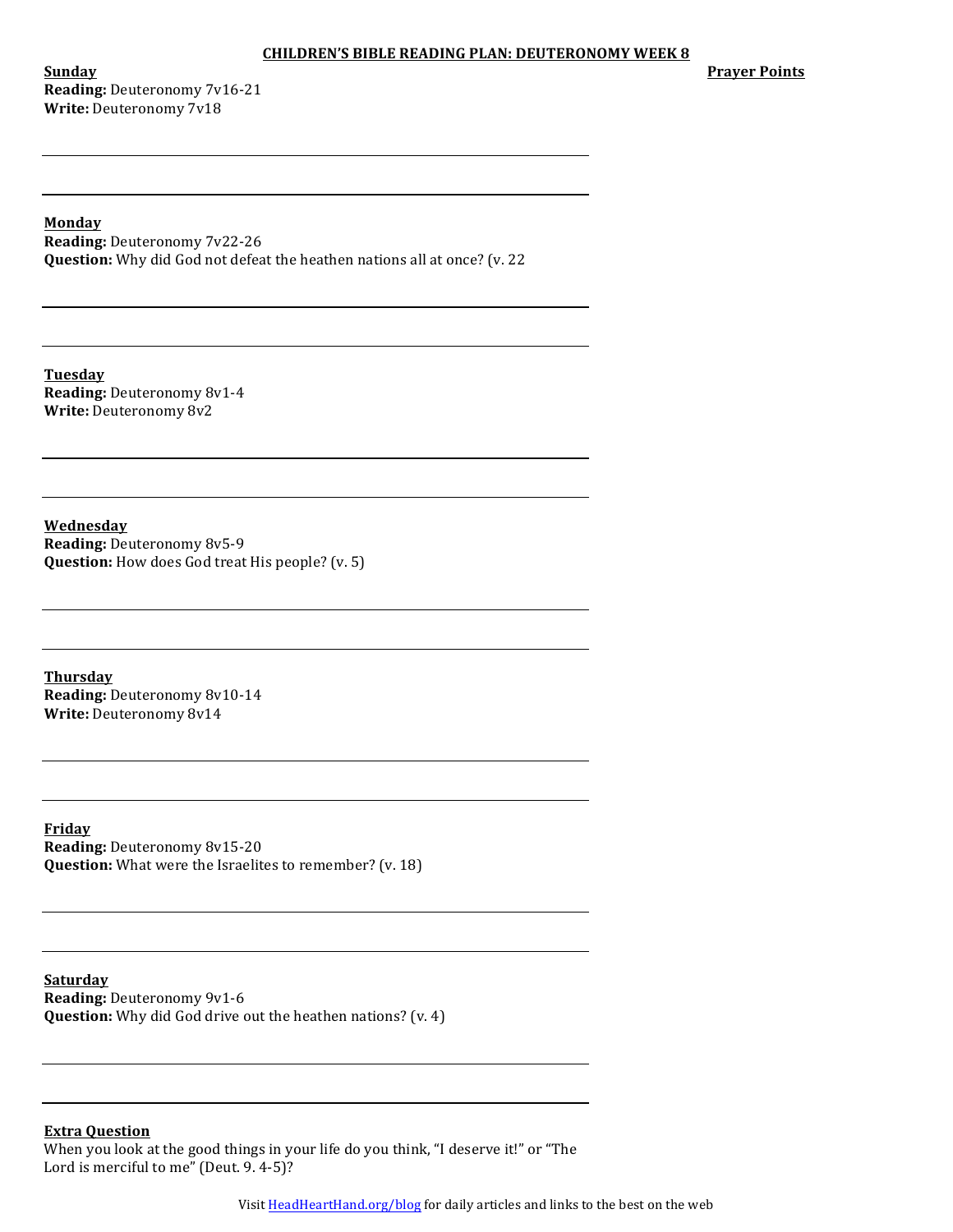**Prayer Points** 

**Sunday Reading:** Deuteronomy 9v7-10 **Question:** What were the Israelites to remember? (v. 7)

**Monday Reading: Deuteronomy 9v11-15 Write: Deuteronomy 9v14** 

**Tuesday Morning Reading: Deuteronomy 9v16-20 Question:** What did Moses do when he saw Israel and Aaron's sin? (v. 18, 20)

**Wednesday Reading: Deuteronomy 9v21-24 Write: Deuteronomy 9v24** 

**Thursday Reading: Deuteronomy 9v25-29 Write:** Deuteronomy 9v29

**Friday Reading: Deuteronomy 10v1-5 Question:** What was written on the stone tablets? (v. 4)

**Saturday Reading: Deuteronomy 10v6-11** Write: Deuteronomy 10v9

## **Extra Question**

The tribe of Levi inherited the Lord instead of the land (Deuteronomy 10v9). How would you feel if you were a Levite?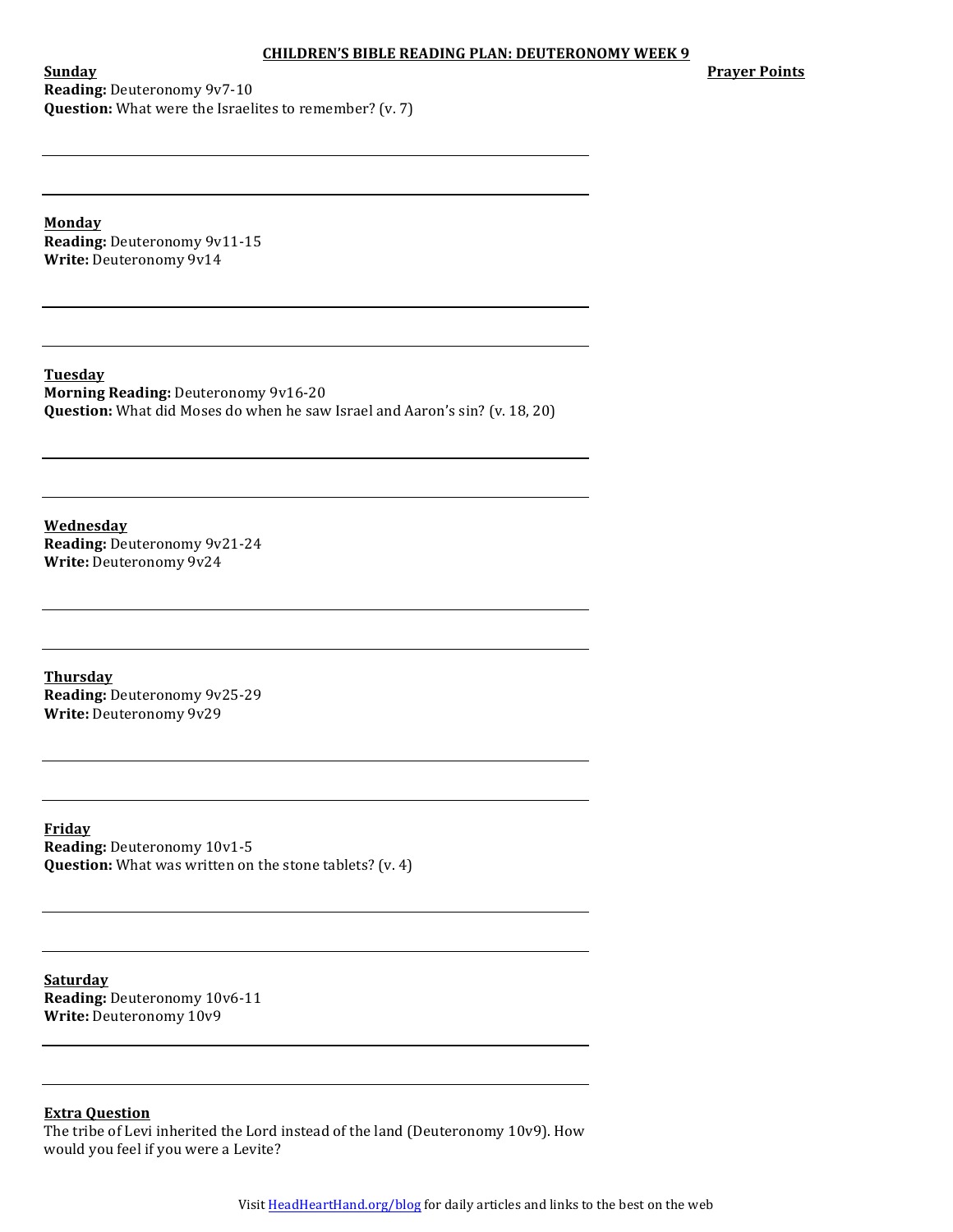**Sunday Reading:** Deuteronomy 10v12-16 **Question:** What does God require? (v. 12) **Prayer Points** 

**Monday**

**Reading: Deuteronomy 10v17-22** Write: Deuteronomy 10v19

**Tuesday Reading: Deuteronomy 11v1-7 Question:** What had they seen? (v. 7)

**Wednesday Reading:** Deuteronomy 11v8-12 **Write:** Deuteronomy 11v12

**Thursday Reading:** Deuteronomy 11v13-17 Write: Deuteronomy 11v16

**Friday Reading:** Deuteronomy 11v18-21 **Question:** How were they to teach their children about God? (v. 19)

**Saturday Reading:** Deuteronomy 11v22-25 **Write:** Deuteronomy 11v25

# **Extra Question**

How can you encourage your parents to teach you about the Lord? (Deuteronomy 11v17-20)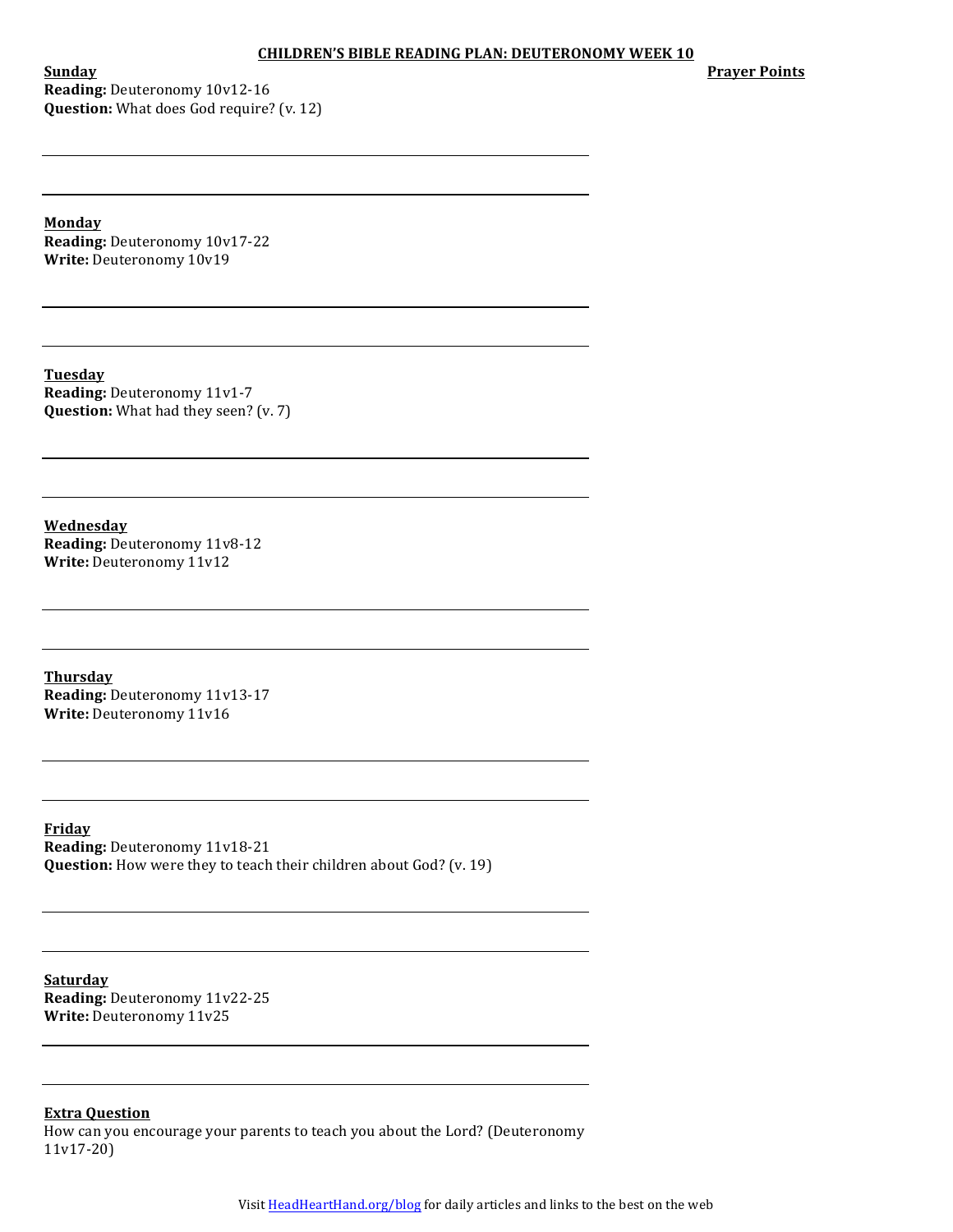**Prayer Points** 

**Sunday Reading:** Deuteronomy 11v26-32 **Question:** What does God promise for obedience? (v. 27)

**Monday Reading: Deuteronomy 12v1-7 Write:** Deuteronomy 12v5

**Tuesday Reading: Deuteronomy 12v8-12 Question:** What were they to do before the Lord? (v.12)

**Wednesday Reading:** Deuteronomy 12v13-19 **Write:** Deuteronomy 12v14

**Thursday Reading:** Deuteronomy 12v20-27 **Question:** What were the Israelites forbidden to eat? (v. 23-24)

**Friday Reading:** Deuteronomy 12v28-32 **Write:** Deuteronomy 12v28

**Saturday Reading:** Deuteronomy 13v1-5 **Write:** Deuteronomy 13v3

**Extra Question** How do you know if someone is a false prophet? (Deuteronomy  $13v1-2$ )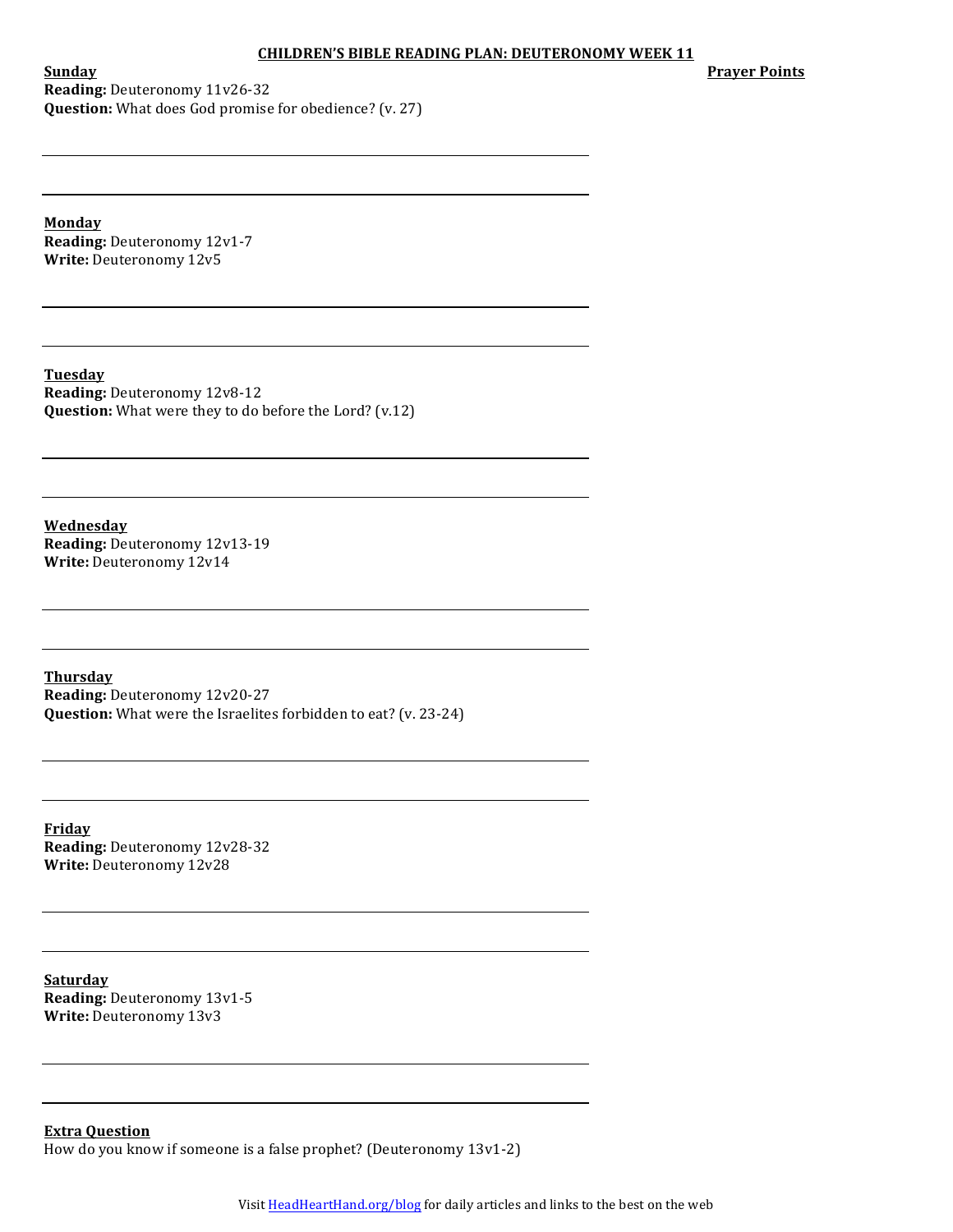**Prayer Points** 

**Sunday Reading:** Deuteronomy 13v6-11 **Question:** Why did God order such serious punishments for Israel? (v. 11)

**Monday Reading:** Deuteronomy 13v12-18 Write: Deuteronomy 13v18

**Tuesday Reading:** Deuteronomy 14v1-2 **Write:** Deuteronomy 14v2

**Wednesday Reading:** Deuteronomy 14v21-23 **Question:** What were the Israelites to learn? (v. 23)

**Thursday Reading: Deuteronomy 14v24-27 Question:** What were they not to do to their pastors, the Levites? (v. 27)

**Friday Reading:** Deuteronomy 14v28-29 **Question:** Who were they to invite to their harvest celebrations? (v. 28)

**Saturday Reading: Deuteronomy 15v1-6 Write:** Deuteronomy 15v4

**Extra Question** What will end poverty in Israel? (Deuteronomy 15v4)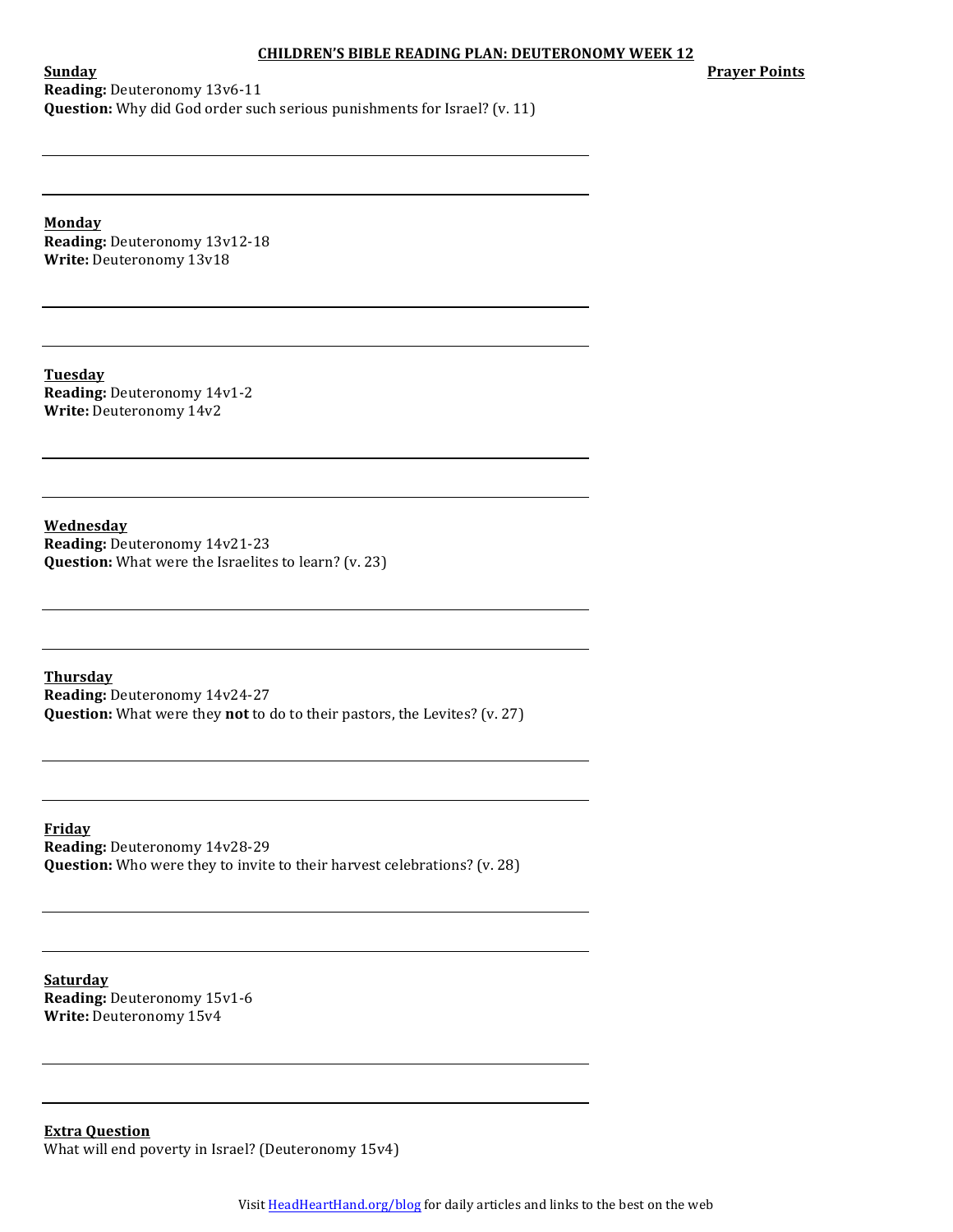**Prayer Points** 

**Sunday Reading:** Deuteronomy 15v7-11 **Question:** How were the Israelites to treat the poor? (v. 8)

**Monday Reading:** John 1v15-18 **Write:** John 1v18

**Tuesday Reading: Deuteronomy 15v16-18 Question:** What will God do if they treat their servants well (v. 18)

**Wednesday Reading:** Deuteronomy 15v19-23 **Question:** What were the Israelites to do with the first born animals? (v. 19)

**Thursday Reading: Deuteronomy 16v1-4 Write:** Deuteronomy 16v2

**Friday Reading: Deuteronomy 16v5-8 Question:** Where were the Israelites to sacrifice the Passover? (v. 7)

**Saturday Reading:** Deuteronomy 16v9-12 **Write:** Deuteronomy 16v12

**Extra Question**

Why did God say twice that the Israelites were to remember their slavery in Egypt (Deuteronomy 15v15, 16v12)?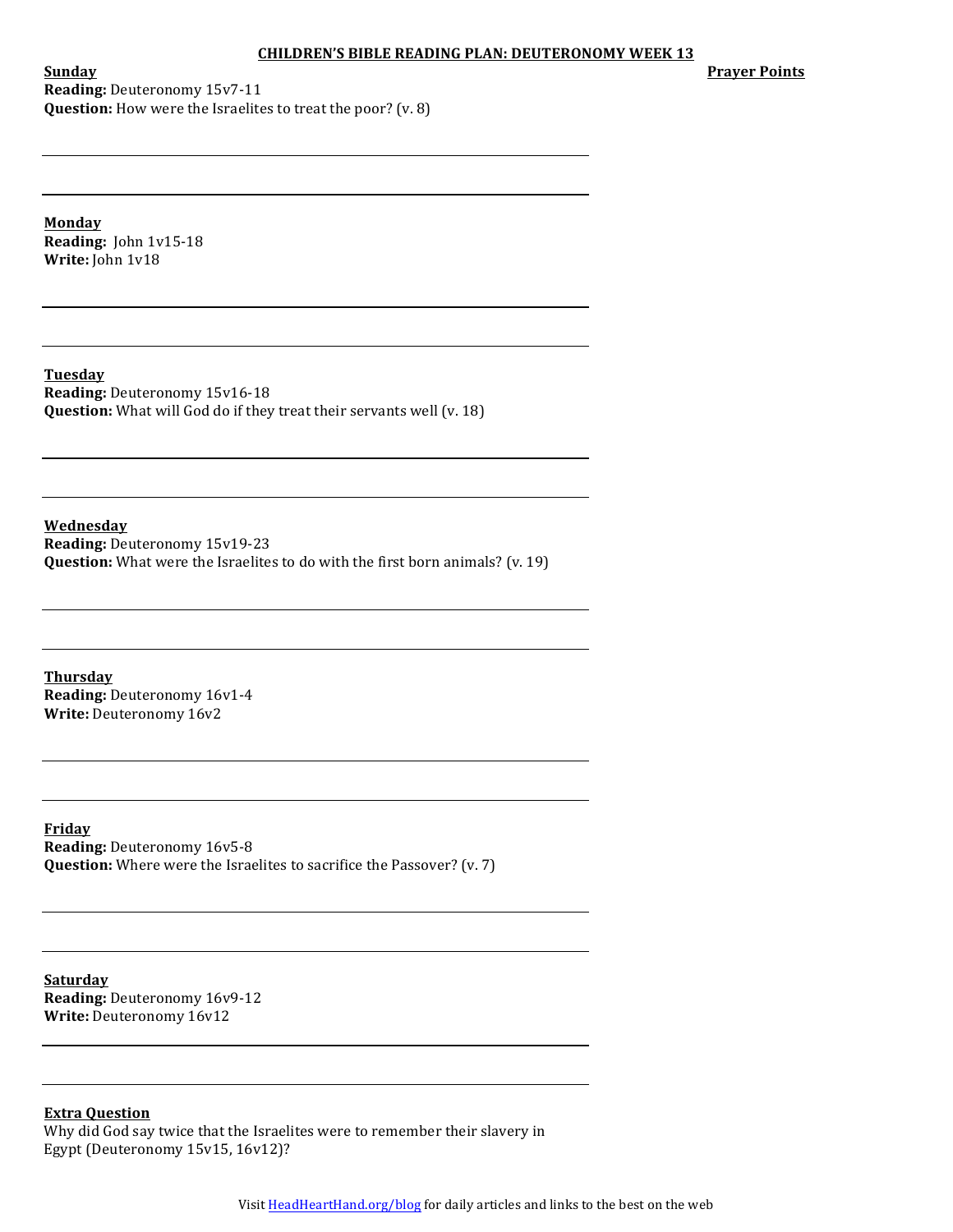**Prayer Points** 

**Sunday Reading:** Deuteronomy 16v13-17 **Question:** Why were the Israelites to rejoice? (v. 15)

**Monday Reading: Deuteronomy 16v18-22** Write: Deuteronomy 16v22

**Tuesday Reading:** Deuteronomy 17v1-7 **Question:** How many witnesses were required? (v. 6)

**Wednesday Reading: Deuteronomy 17v8-13 Write:** Deuteronomy 17v13

**Thursday Reading:** Deuteronomy 17v14-17 **Question:** Who was to be their king? (v. 15)

**Friday Reading:** Deuteronomy 17v18-20 **Write:** Deuteronomy 17v18

**Saturday Reading: Deuteronomy 18v1-5 Question:** Who was to be the Levites' inheritance? (v. 2)

**Extra Question** How would you feel about your inheritance if you were a Levite? (Deut. 18:2)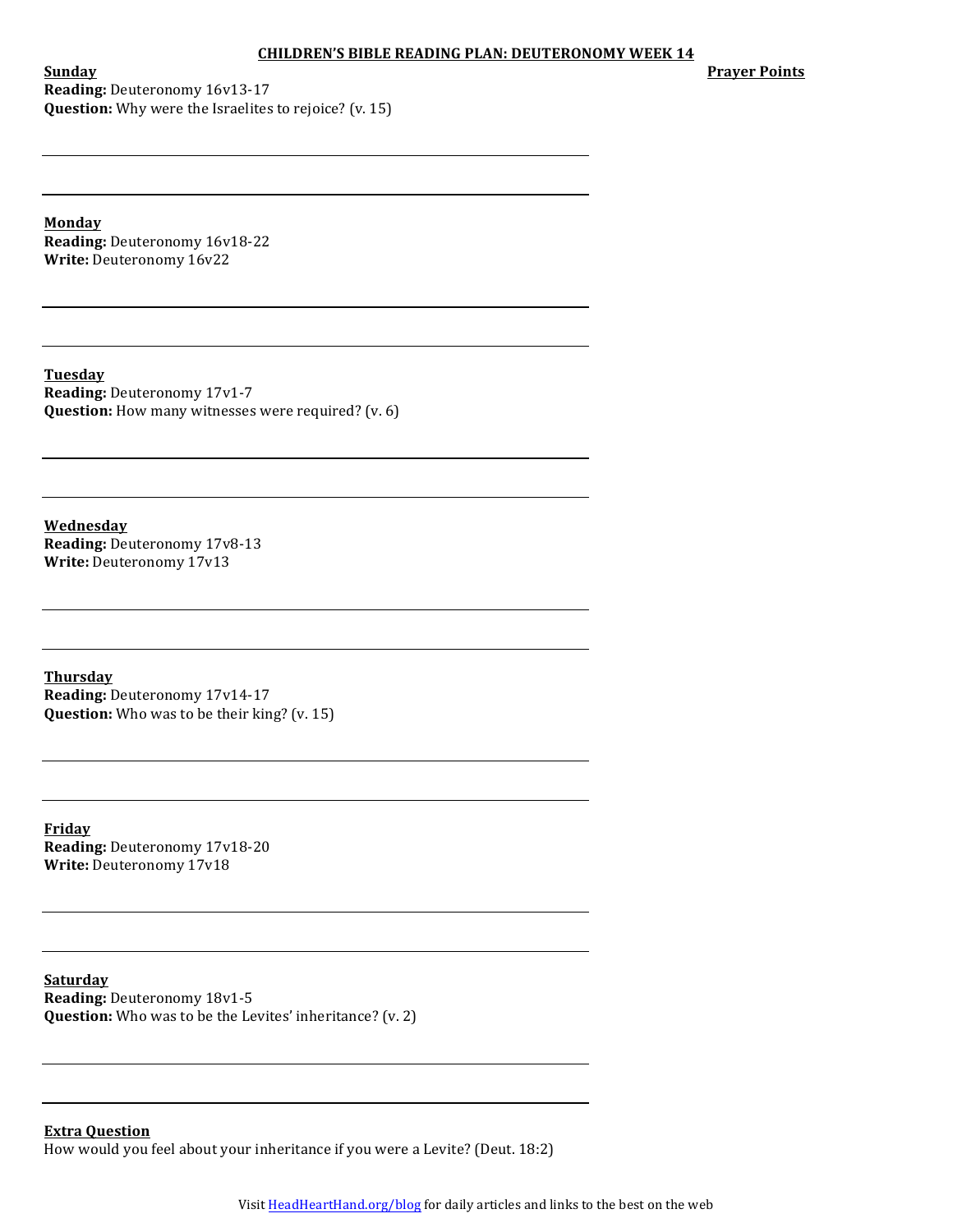**Prayer Points** 

**Sunday Reading:** Deuteronomy 18v6-8 **Question:** Where do the Levites stand when they serve in the Tabernacle? (v. 7)

**Monday Reading: Deuteronomy 18v9-14** Write: Deuteronomy 18v14

**Tuesday Reading: Deuteronomy 18v15-18** Write: Deuteronomy 18v15

**Wednesday Reading:** Deuteronomy 18v19-22 **Question:** What was to happen to a false prophet? (v. 20)

**Thursday Reading: Deuteronomy 19v1-3 Write: Deuteronomy 19v2** 

**Friday Reading: Deuteronomy 19v4-7 Question:** Who were the three cities for? (v. 4)

**Saturday Reading: Deuteronomy 19v8-13 Question:** What was to happen to someone who deliberately killed another person?  $(v. 12)$ 

**Extra Question** What will happen if Israel obeys God? (Deuteronomy 19v13).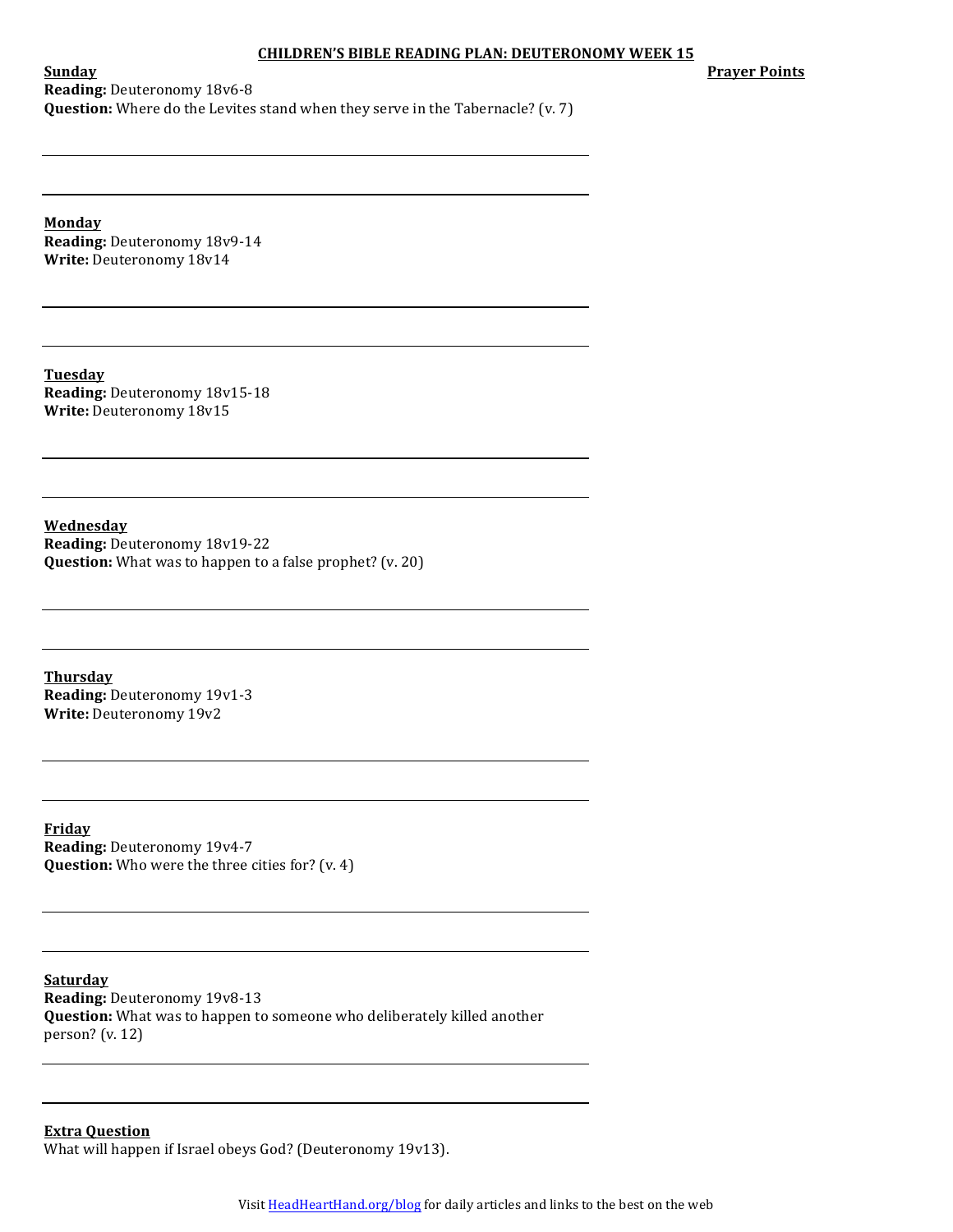**Prayer Points** 

**Sunday Reading:** Deuteronomy 19v14-21 **Question:** What should be the result of just punishment? (v. 20)

**Monday Reading:** Deuteronomy 20v1-4 **Write: Deuteronomy 20v4** 

**Tuesday Reading: Deuteronomy 20v5-9 Question:** Why were scared men not allowed in the army? (v. 8)

**Wednesday Reading: Deuteronomy 20v10-15 Write:** Deuteronomy 20v10

**Thursday Reading: Deuteronomy 20v16-20 Question:** Why was Israel to kill the Canaanites who would not be at peace with them?  $(v. 18)$ 

**Friday Reading:** Deuteronomy 21v1-4 **Question:** What happened to the man in the field? (v. 1)

**Saturday Reading:** Deuteronomy 21v5-9 **Write:** Deuteronomy 21v9

**Extra Question** Do you need atonement? (Deuteronomy 21v8)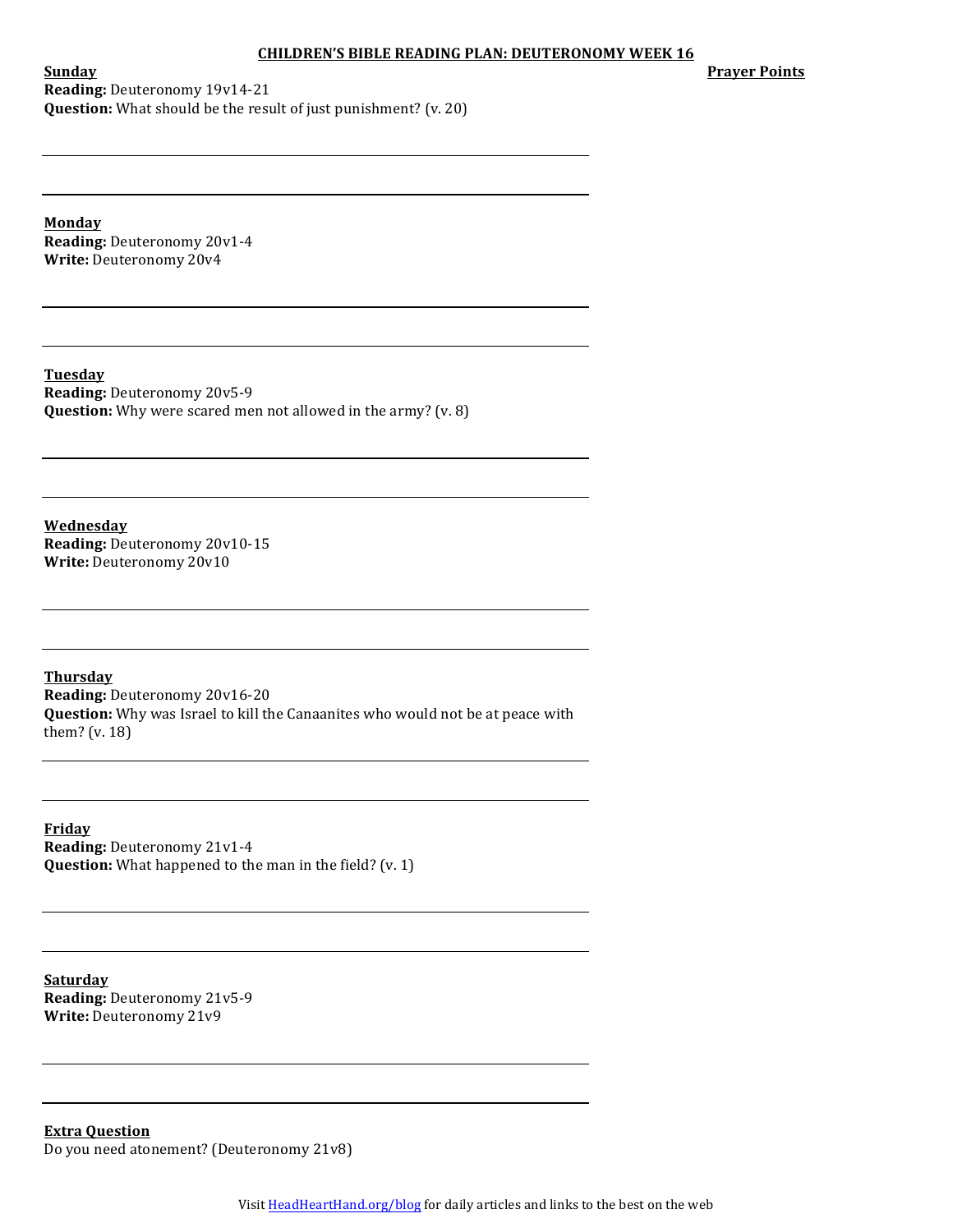**Prayer Points** 

**Sunday Reading:** Deuteronomy 26v1-4 **Question:** What were the Israelites to put in a basket? (v. 2)

**Monday Reading:** Deuteronomy 26v5-11 **Write: Deuteronomy 26v8** 

**Tuesday Reading:** Deuteronomy 26v12-15 **Write:** Deuteronomy 26v15

**Wednesday Reading:** Deuteronomy 26v16-19 **Question:** What did God plan for Israel? (v. 19)

**Thursday Reading:** Deuteronomy 27v1-3 **Question:** What were the people to write on big stones? (v. 3)

**Friday Reading:** Deuteronomy 27v4-8 Write: Deuteronomy 27v7

**Saturday Reading: Deuteronomy 27v9-13 Question:** What had Israel become? (v. 9)

**Extra Question** How could you do Deuteronomy 27v8? **CHILDREN'S BIBLE READING PLAN: DEUTERONOMY WEEK 18** 

Visit **HeadHeartHand.org/blog** for daily articles and links to the best on the web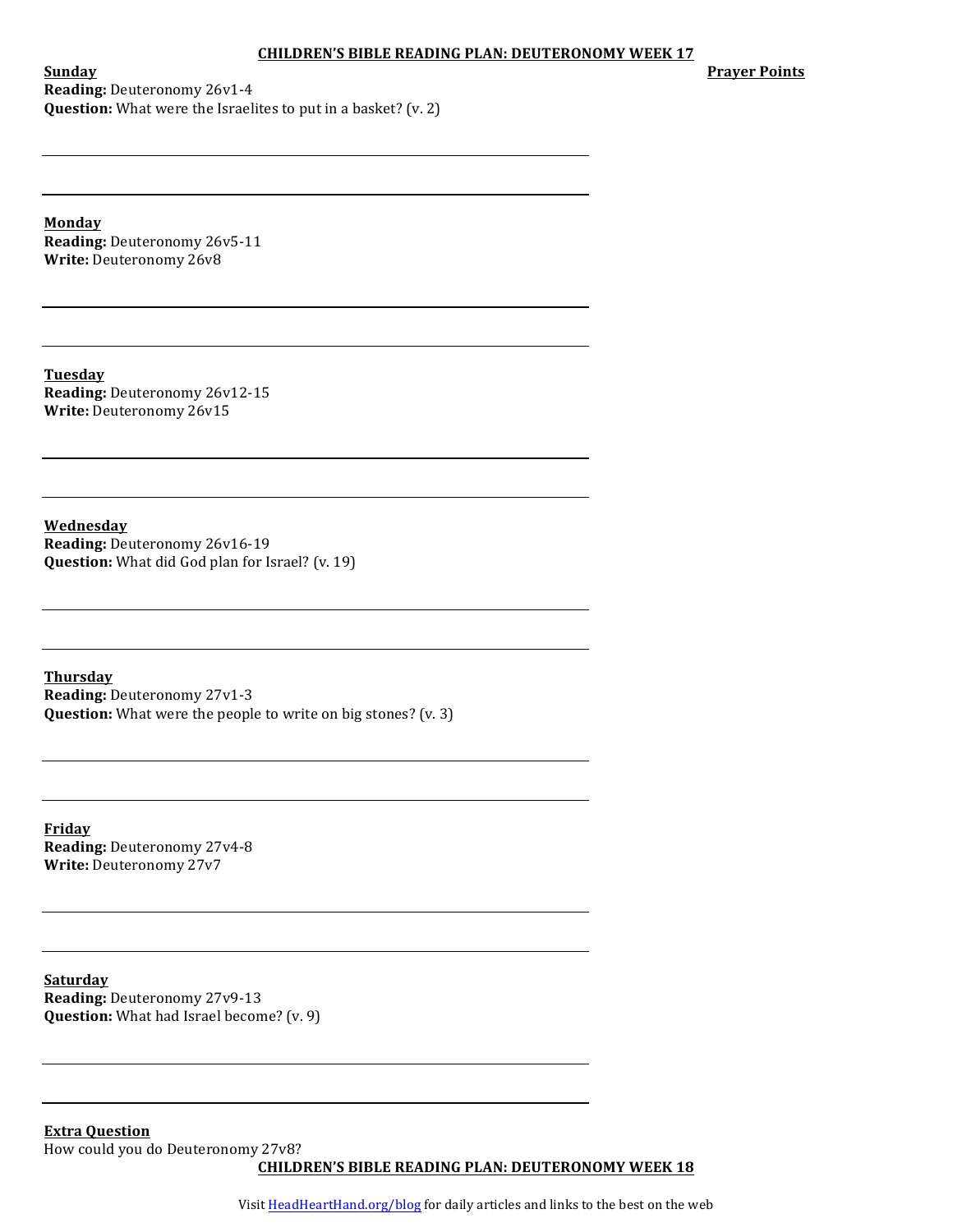**Sunday Reading: Deuteronomy 27v14-18 Write:** Deuteronomy 27v16

**Monday Reading:** Deuteronomy 27v19-26 Write: Deuteronomy 27v26

**Tuesday Reading:** Deuteronomy 28v1-5 **Question:** What would happen if Israel obeyed the Lord? (Deuteronomy 28v2)

**Wednesday Reading:** Deuteronomy 28v6-10 **Question:** How will other nations respond to God's blessing of Israel? (v. 10)

**Thursday Reading: Deuteronomy 28v11-14 Question:** What "travel" directions did God give Israel? (v. 14)

**Friday Reading:** Deuteronomy 28v15-19 **Question:** What would happen if they disobeyed? (v. 15)

**Saturday Reading:** Deuteronomy 28v20-24 **Question:** What will the Lord send upon Israel for disobedience? (v. 20)

**Extra Question** Who takes God's curse on our disobedience away? (Gal. 3:10, 13)

## **CHILDREN'S BIBLE READING PLAN: DEUTERONOMY WEEK 19**

Visit HeadHeartHand.org/blog for daily articles and links to the best on the web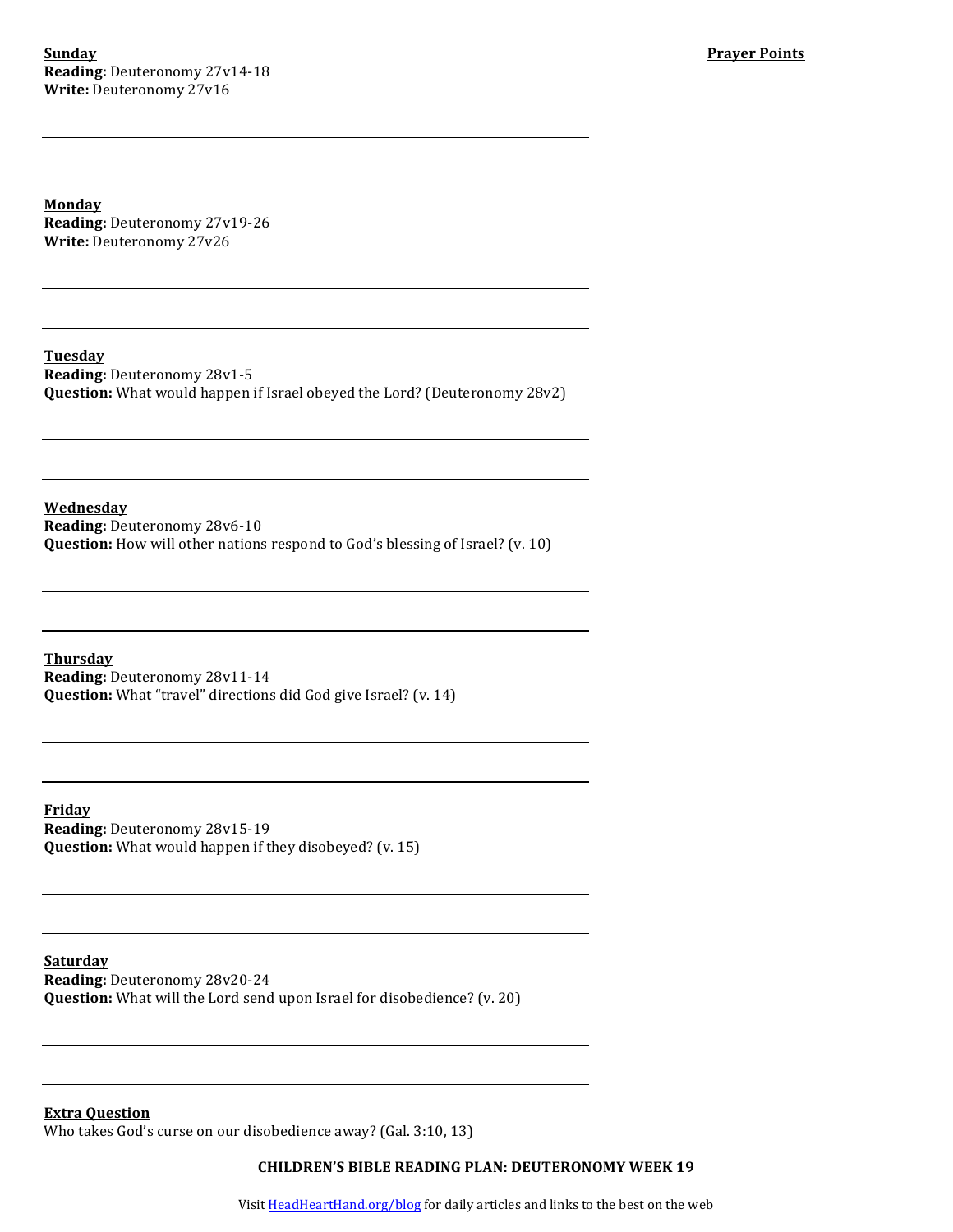**Monday Reading:** Deuteronomy 28v30-34 **Question:** If the Israelites disobey God, what will happen to their children? (v. 32)

**Tuesday Reading:** Deuteronomy 28v35-40 **Write:** Deuteronomy 28v37

**Wednesday Reading:** Deuteronomy 28v41-44 Write: Deuteronomy 28v43

**Thursday Reading: Deuteronomy 28v45-48 Question:** How should Israel serve God? (v. 47)

**Friday Reading:** Deuteronomy 28v49-52 **Question:** What will God bring upon the nation for disobedience? (v. 49)

**Saturday Reading:** Deuteronomy 28v58-62 **Write:** Deuteronomy 28v58

# **Extra Question**

In the light of all that you read this week in Deuteronomy, how do you think God views sin?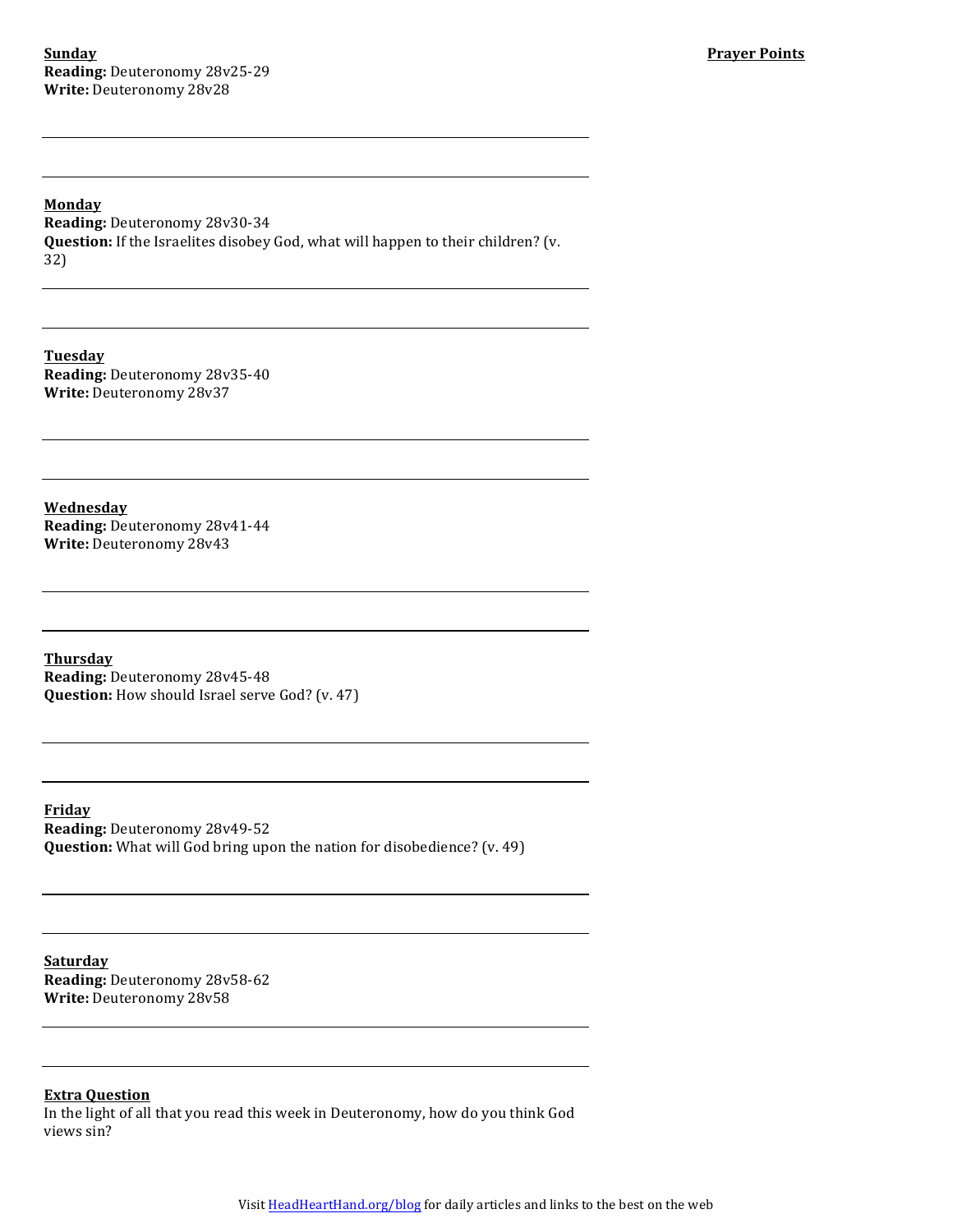**Prayer Points** 

**Sunday Reading:** Deuteronomy 28v63-68 **Question:** What will the people say in the morning? (v. 67)

**Monday Reading: Deuteronomy 29v1-4 Write: Deuteronomy 29v4** 

**Tuesday Reading: Deuteronomy 29v5-9 Write:** Deuteronomy 29v9

**Wednesday Reading:** Deuteronomy 29v10-13 **Question:** Deuteronomy 29v13

**Thursday Reading:** Deuteronomy 29v14-20 Write: Deuteronomy 29v19

**Friday Reading:** Deuteronomy 29v21-24 **Question:** What will the people ask? (v. 24)

**Saturday Reading:** Deuteronomy 29v25-29 **Write:** Deuteronomy 29v29

**Extra Question** What belongs to God and what belongs to us? (Deuteronomy 29v29)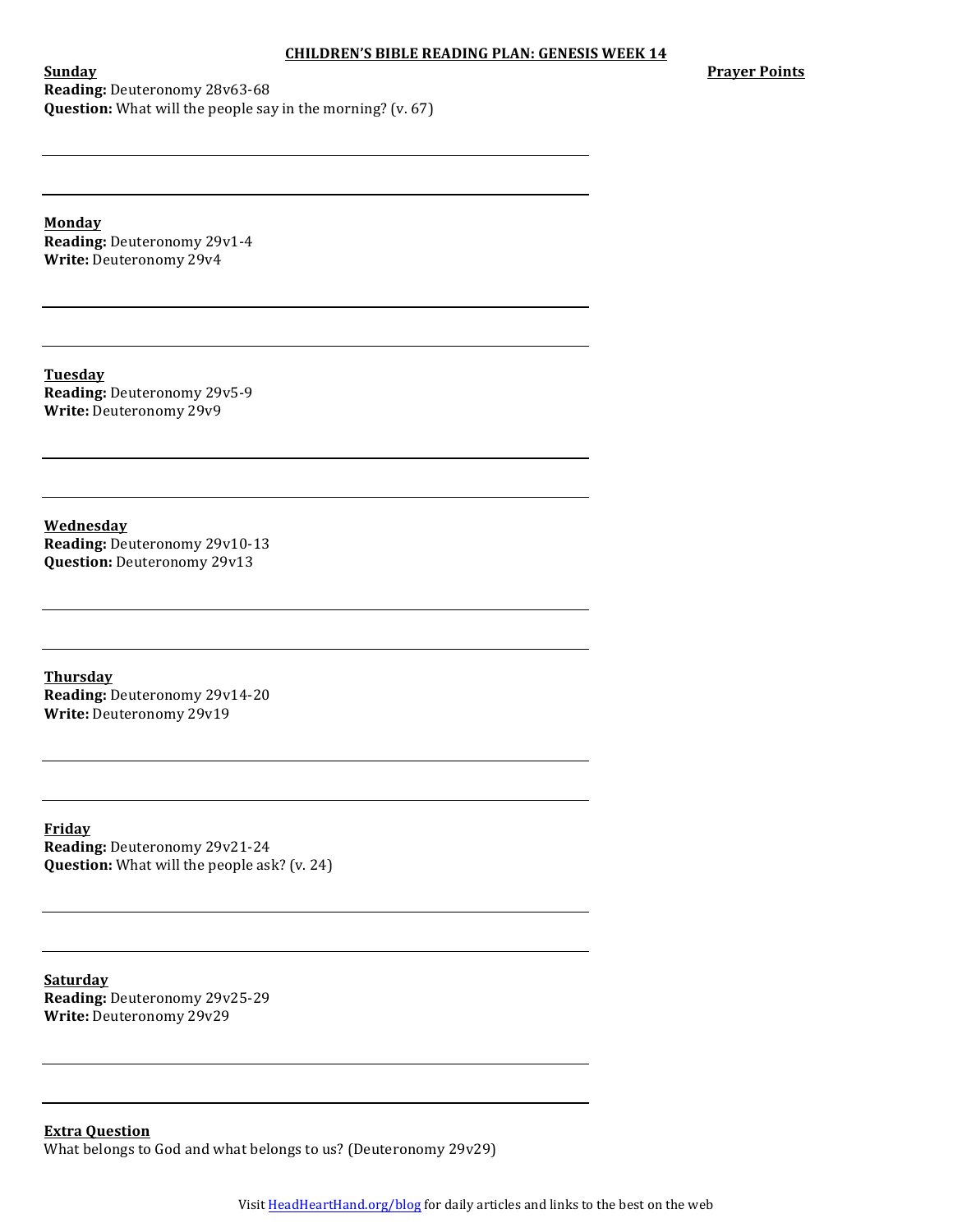**Sunday Reading: Deuteronomy 30v1-5 Write:** Deuteronomy 30v3

#### **Monday**

**Reading: Deuteronomy 30v6-10 Question:** Write the two words beginning with the letter "I" and ending with the letter "e" in verse 6

**Tuesday Reading: Deuteronomy 30v11-14** Write: Deuteronomy 30v14

**Wednesday Reading: Deuteronomy 30v15-20 Question:** What did God set before the people? (v. 15)

**Thursday Reading: Deuteronomy 31v1-6 Write: Deuteronomy 31v6** 

**Friday Reading:** Deuteronomy 31v7-9 **Question:** Who would be with Joshua? (v. 8)

**Saturday Reading:** Deuteronomy 31v10-13 **Write:** Deuteronomy 31v13

**Extra Question** What does it mean to fear the Lord? (Deuteronomy  $31v13$ )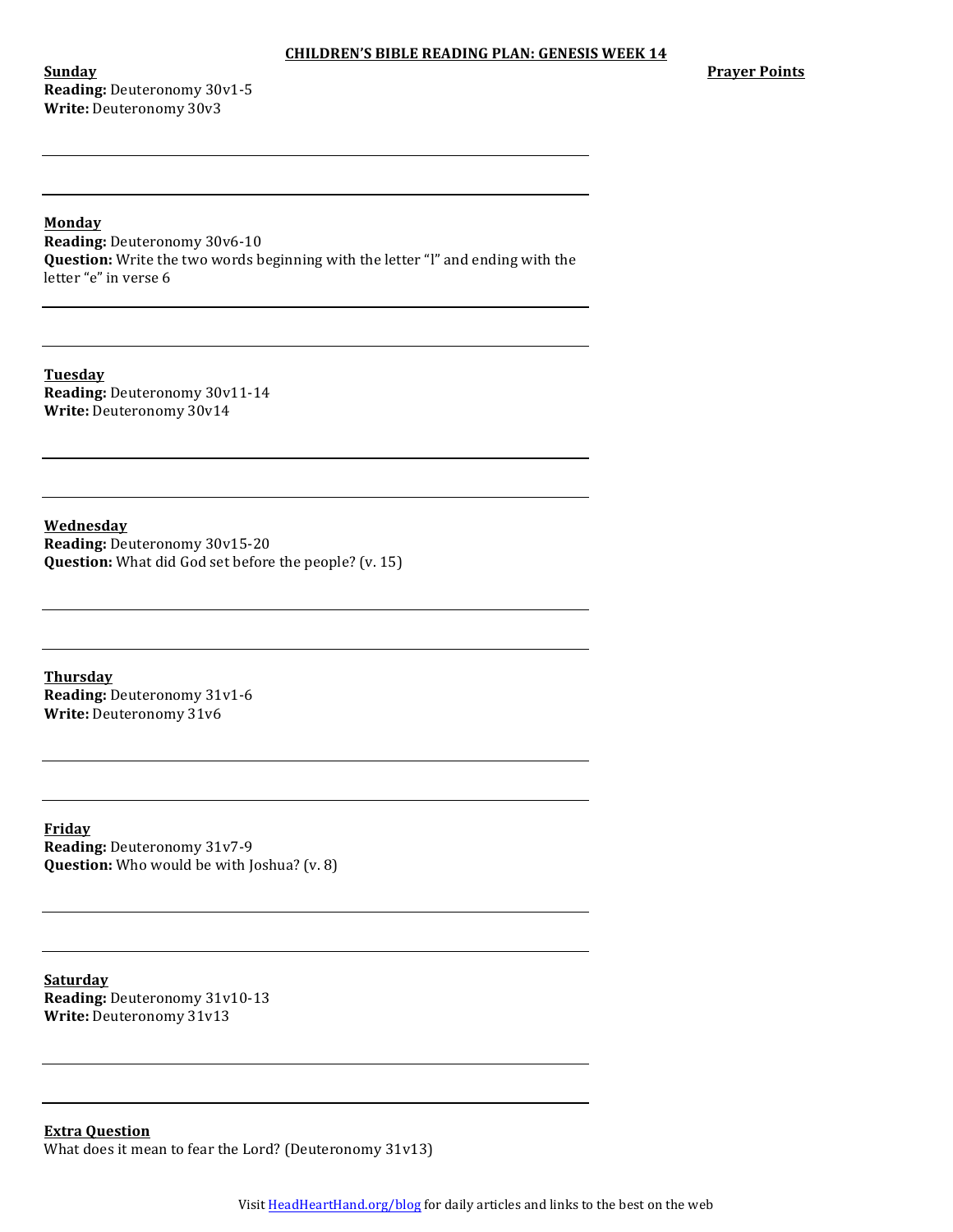**Sunday Reading:** Deuteronomy 31v14-18 **Write:** Deuteronomy 31v15

**Prayer Points** 

**Monday**

**Reading:** Deuteronomy 31v19-21 **Question:** Why did God give Israel a song? (v. 19)

**Tuesday Reading:** Deuteronomy 31v22-27 **Write:** Deuteronomy 31v27

**Wednesday Reading:** Deuteronomy 31v28-30 **Question:** What did Moses say would happen after his death? (v. 29)

**Thursday Reading: Deuteronomy 32v1-6** Write: Deuteronomy 32v2

**Friday Reading:** Deuteronomy 32v7-10 **Question:** Where did God find Israel? (v. 10)

**Saturday Reading:** Deuteronomy 32v11-14 **Write:** Deuteronomy 32v12

**Extra Question**

How does an eagle care for her young? (Deuteronomy 32v11). What does that teach you about God?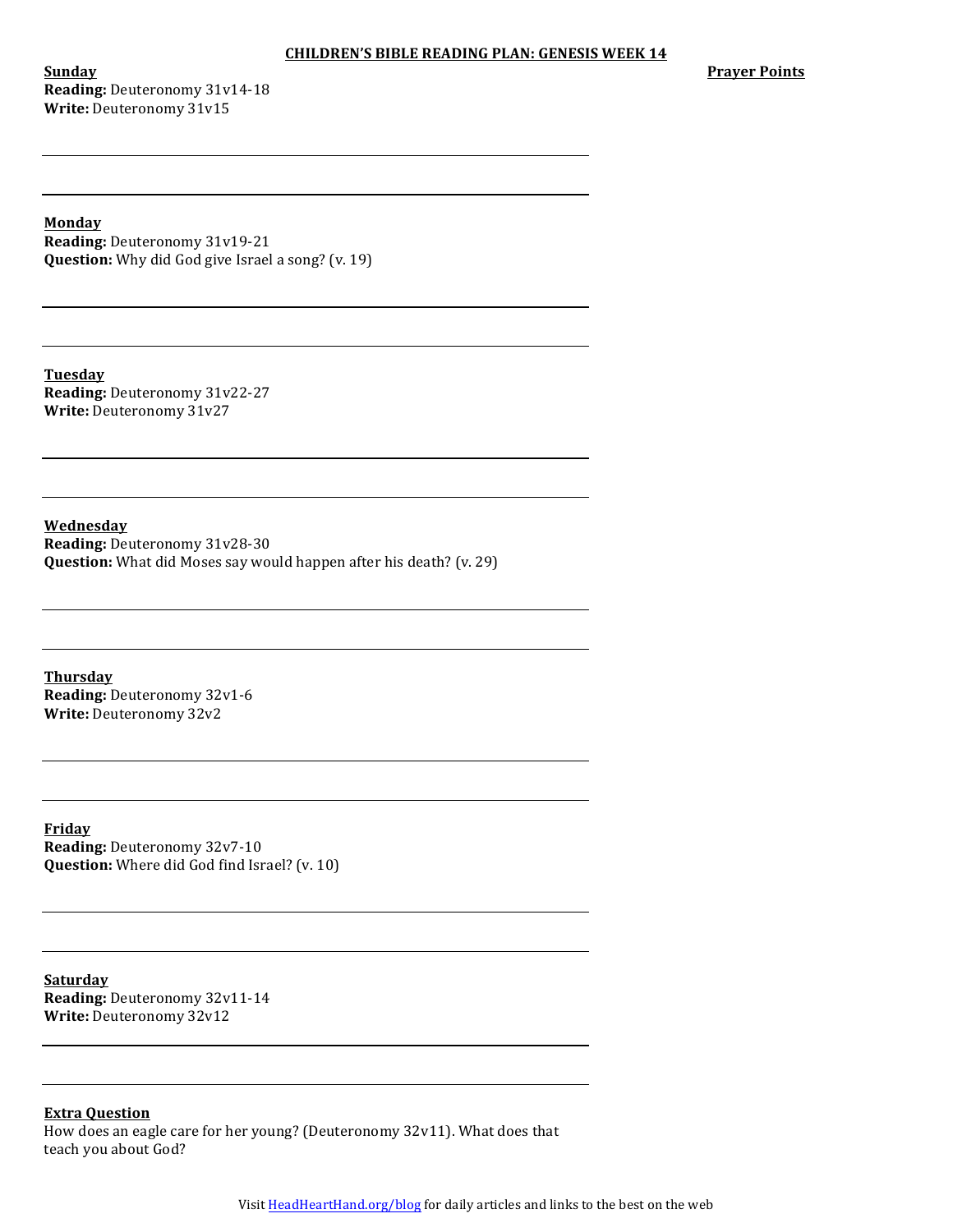**Prayer Points** 

**Sunday Reading:** Deuteronomy 32v48-52 **Question:** Why was Moses not allowed to enter the Promised Land? (v. 51)

**Monday Reading:** Deuteronomy 33v1-6 **Write: Deuteronomy 33v3** 

**Tuesday Reading:** Deuteronomy 33v7-11 **Question:** What was Judah's blessing? (v. 7)

**Wednesday Reading:** Deuteronomy 33v12-17 **Write: Deuteronomy 33v12** 

**Thursday Reading:** Deuteronomy 33v18-21 **Question:** What was the tribe of Zebulun to do? (v. 18)

**Friday Reading:** Deuteronomy 33v22-26 Write: Deuteronomy 33v23

**Saturday Reading:** Deuteronomy 33v27-29 **Write:** Deuteronomy 33v27

**Extra Question** Why was Israel so happy? (Deuteronomy  $33v29$ )